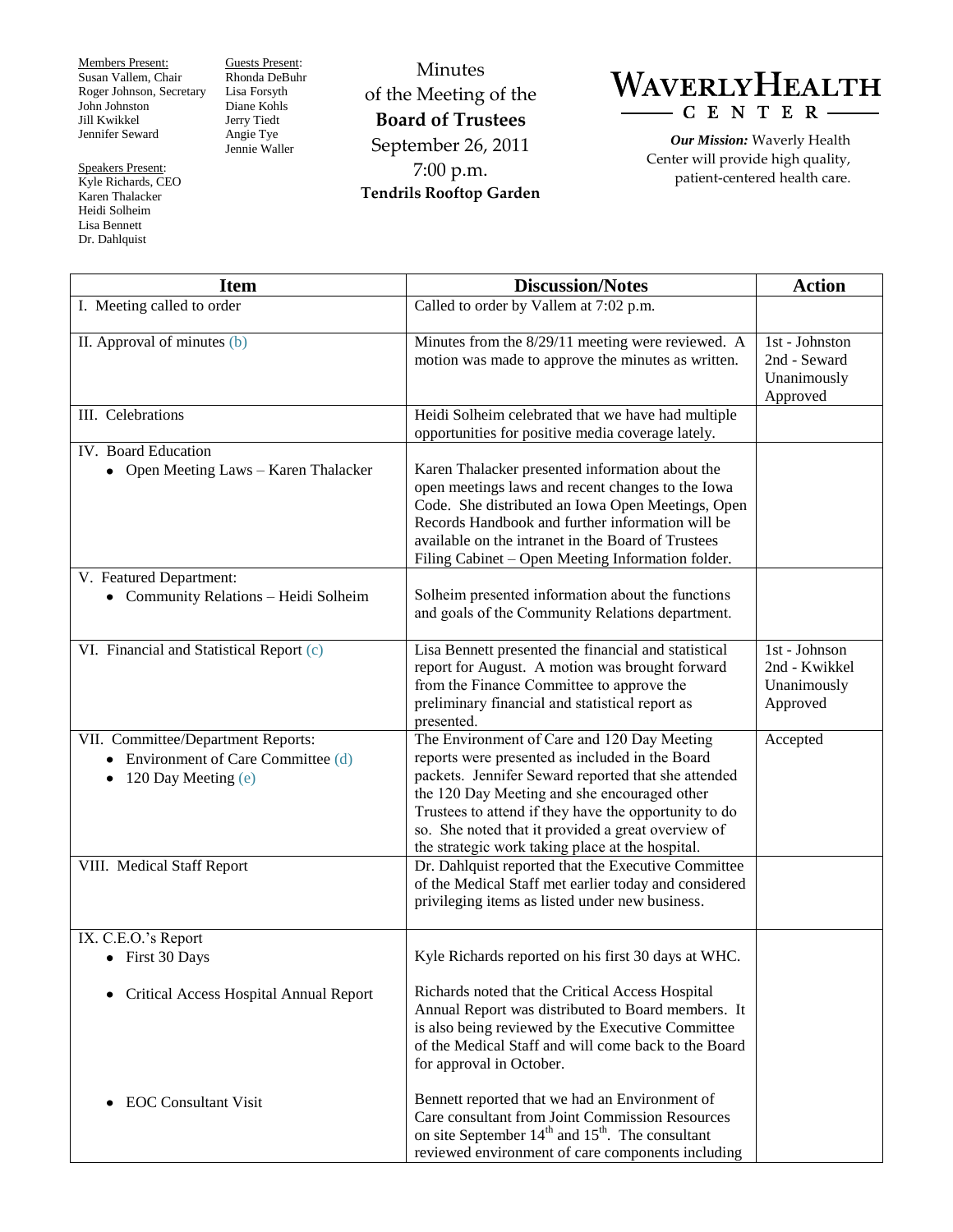|                                                                                                                                                                                                                                                                                                                 | safety, security, hazardous materials & waste,<br>emergency preparedness, medical equipment,<br>utilities and fire. Bennett stated that it was a great<br>learning experience for the EOC coordinators and<br>committee chairs. The consultant did have some<br>recommendations which the group will be meeting to<br>review tomorrow.                                                                                                                                           |                                          |
|-----------------------------------------------------------------------------------------------------------------------------------------------------------------------------------------------------------------------------------------------------------------------------------------------------------------|----------------------------------------------------------------------------------------------------------------------------------------------------------------------------------------------------------------------------------------------------------------------------------------------------------------------------------------------------------------------------------------------------------------------------------------------------------------------------------|------------------------------------------|
| X. Old Business<br>• Helipad                                                                                                                                                                                                                                                                                    | Solheim reported that we have one outstanding item<br>on the helipad punch list. She noted that once the<br>main signal system to turn lights on is in place, we<br>will be ready to start doing flight tests. She also<br>noted that adjustments need to be made to the gas<br>line to the boiler for the snow melt system. She<br>reported that we will be adding safety glass windows<br>in the exterior door for staff to be able to view when<br>the helicopter has landed. |                                          |
| Shell Rock Clinic                                                                                                                                                                                                                                                                                               | Solheim reported that the Shell Rock Clinic<br>construction is ahead of schedule. She noted that the<br>contractor has moved our possession date up from<br>February to the end of December.                                                                                                                                                                                                                                                                                     |                                          |
| XI. New Business<br>• Request for Privileges<br>Richard Naylor, D.O. - Orthopedic<br>Surgery, Covenant                                                                                                                                                                                                          | Privileging items were presented as individually<br>listed at left. All files have been reviewed by the<br>Executive Committee of the Medical Staff. The<br>Executive Committee recommends approval. A                                                                                                                                                                                                                                                                           | 1st - Kwikkel                            |
| Provisional Appointment to Medical Staff:<br>• Linsey High, PA-C - Active, Family<br>Practice, IHS                                                                                                                                                                                                              | motion was made to approve all privileging items as<br>individually considered and recommended by the<br>Executive Committee of the Medical Staff.                                                                                                                                                                                                                                                                                                                               | 2nd - Johnson<br>Unanimously<br>Approved |
| Reappointments to Medical Staff:<br>" Wayde Blumhardt, CRNA - Active,<br>Anesthesia, WHC<br>" Todd Shover, D.O. - Active, Emergency<br>Medicine, WHC<br>Cary Rose, M.D. - Courtesy,<br>Cardiology, Covenant                                                                                                     |                                                                                                                                                                                                                                                                                                                                                                                                                                                                                  |                                          |
| Provisional to Regular Status on Medical<br>Staff:<br>Cristina Cavazos, M.D. - Consulting,<br>Radiology, vRad<br>$\blacksquare$ Nirmit Goel, M.D. – Consulting,<br>Radiology, vRad<br>$\blacksquare$ Charles Henry, M.D. - Consulting,<br>Radiology, vRad<br>Asti Pilika, M.D. - Consulting,<br>Radiology, vRad |                                                                                                                                                                                                                                                                                                                                                                                                                                                                                  |                                          |
| Resignations from Medical Staff:<br>٠<br>• Melanie Schwartz, ARNP - Consulting,<br>Cardiology, Covenant<br>• Shelley Hogue, DPM - Courtesy,<br>Podiatry, Covenant                                                                                                                                               |                                                                                                                                                                                                                                                                                                                                                                                                                                                                                  |                                          |
| New/Revised Policies:<br>• History and Physicals for Surgery (f)<br>• Tissue Receipt, Storage and Dispensing<br>(g)                                                                                                                                                                                             | The revised policies listed at left were presented for<br>review as included in the Board packets. The<br>policies have been reviewed by the Executive<br>Committee of the Medical Staff and are<br>recommended for approval. A motion was made to<br>approve the policies as written.                                                                                                                                                                                           | 1st - Johnston<br>2nd - Seward           |